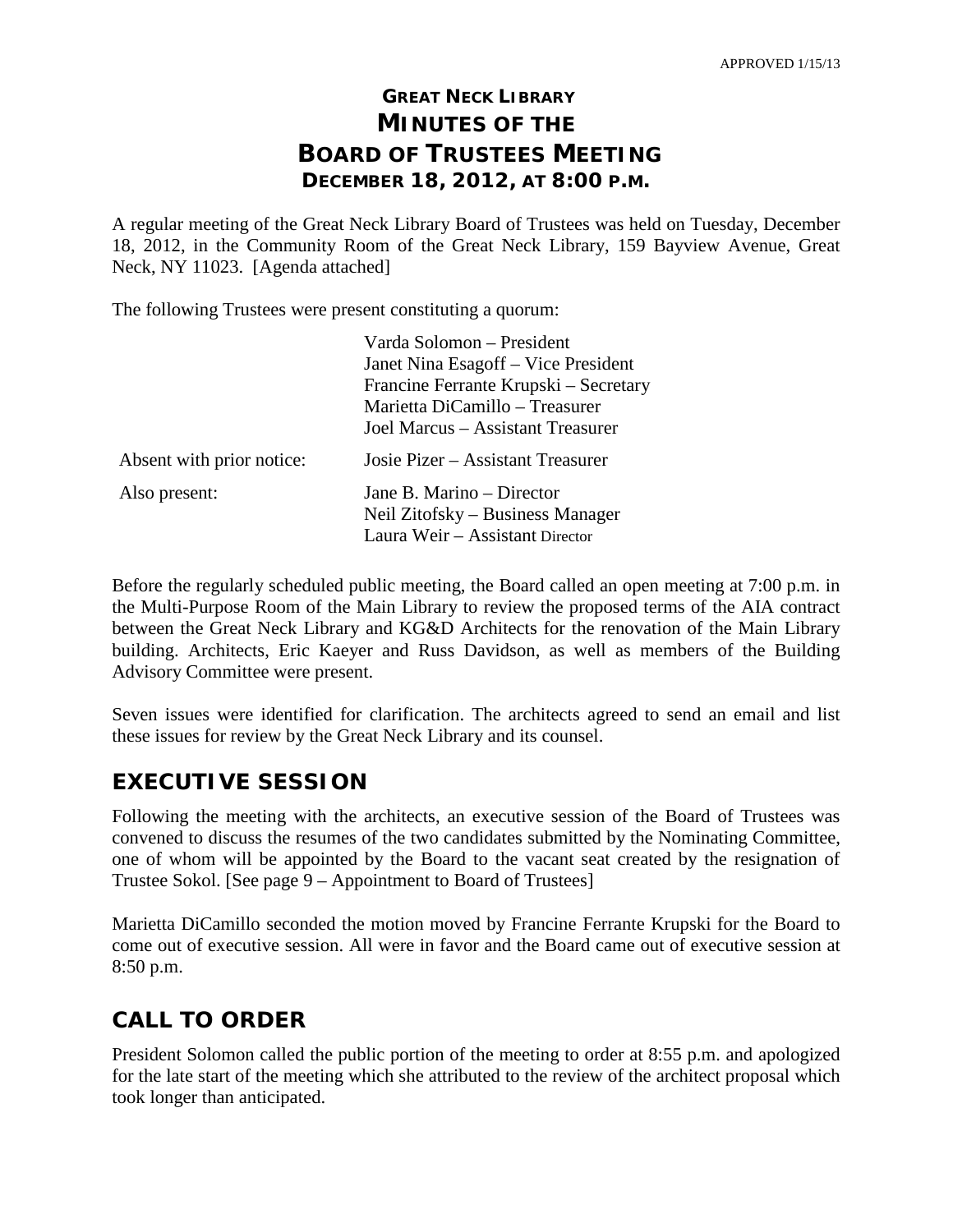## **MINUTES**

**Upon motion by Francine Ferrante Krupski, seconded by Marietta DiCamillo, and after discussion, it was,**

\_\_\_\_\_\_\_\_\_\_\_\_\_\_\_\_\_\_\_\_\_\_\_\_\_\_\_\_\_\_\_\_\_\_\_\_\_\_\_\_\_\_\_\_\_\_\_\_\_\_\_\_\_\_\_\_\_\_\_

**RESOLVED,** that the Board of Trustees of the Great Neck Library approve the Minutes of December 4, 2012, as presented.

**VOTE:** Yes – 5 (DiCamillo, Esagoff, Marcus, Ferrante Krupski, Solomon) *MOTION CARRIED UNANIMOUSLY*

## **TREASURER'S REPORT**

#### **Upon motion by Marietta DiCamillo, seconded by Joel Marcus, and after discussion, it was,**

**RESOLVED,** that the Board of Trustees of the Great Neck Library accept the following financial reports which have been reviewed by the Treasurer:

- December 18, 2012, and December 4, 2012 Treasurer's Report;
- Warrant dated November 17, 2012 through December 12, 2012, checks numbered 0030962 through 0030965, and 45780 through 45800, and To-Be-Paid Checks numbered 45801 through 45917 the sums set against their respective names, amounting in the aggregate to \$240,876.85.
- Payroll Warrants for pay dates November 1, 2012, November 15, 2012, and November 29, 2012, which have been reviewed by the Treasurer, in the amounts of \$161,781.83, \$155,663.29 and \$160,685.33 respectively, for a total of \$478,130.45.

**VOTE:** Yes – 5 (DiCamillo, Esagoff, Ferrante Krupski, Marcus, Solomon) *MOTION CARRIED UNANIMOUSLY*

## **PAYROLL CHANGES**

**Upon motion by Marietta DiCamillo, seconded by Janet Esagoff, and after discussion, it was,**

> **RESOLVED,** that the Board of Trustees of the Great Neck Library accept the Payroll Changes of November 2012 as presented, and which have been reviewed by the Personnel Committee.

**VOTE:** Yes – 5 (DiCamillo, Esagoff, Ferrante Krupski, Marcus, Solomon) *MOTION CARRIED UNANIMOUSLY*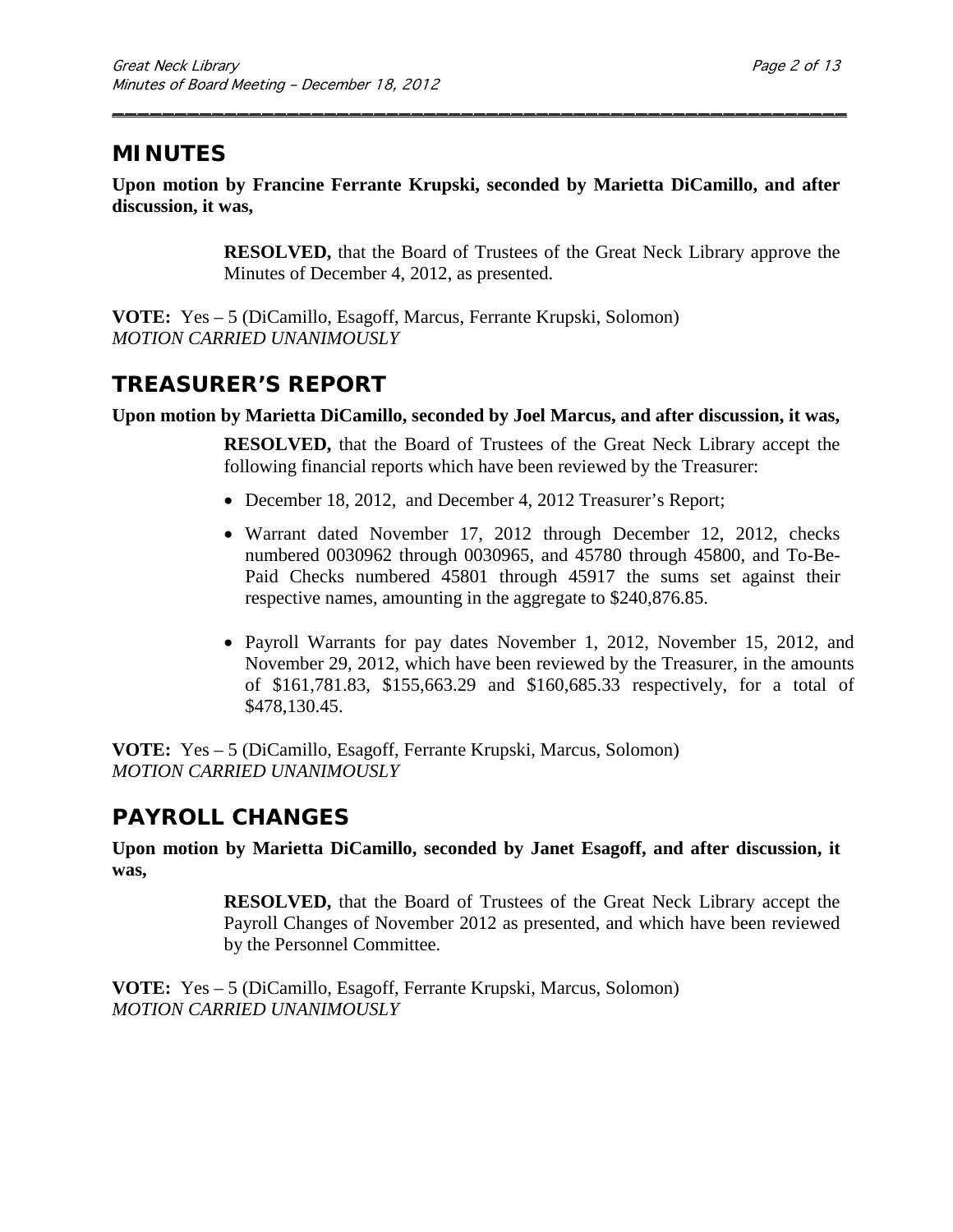## **REPORTS**

#### **Finance Committee**

The Finance Committee met on Wednesday, December 12 at 7:30 p.m. in the Community Room at the Main Library. Below is the committee's written report.

\_\_\_\_\_\_\_\_\_\_\_\_\_\_\_\_\_\_\_\_\_\_\_\_\_\_\_\_\_\_\_\_\_\_\_\_\_\_\_\_\_\_\_\_\_\_\_\_\_\_\_\_\_\_\_\_\_\_\_

**In Attendance:** Marietta DiCamillo, Treasurer; Joel Marcus, Assistant Treasurer; Varda Solomon, President; Josie Pizer, Assistant Treasurer (by phone).

**Also in Attendance:** Jane B. Marino, Library Director; Laura Weir, Assistant Director; Neil Zitofsky, Business Manager.

- **1. Database Analysis.** At the Committee's request, JBM presented the usage statistics for Freegal, a database purchased by the Library which consists of digital music downloads and is available for use by our patrons. The Library Director reported that on average, there are 436 downloads per month for the first five month and is used by an average of 86 patrons per month. The committee expressed concern over two items: the relatively low usage considering the cost and the coding of payment to two different budget lines. Ms. Marino agreed that an assessment should be done before renewal in 2013 and the Business Manager agreed that the expenditure will be coded to one budget line. She also provided a spreadsheet of all databases currently used by the Library, their cost, date of renewal and which agency (NLS, LILRC or WALDO) administers it for the Library.
- **2. Interim Director Financial Role.** Ms. DiCamillo, as Treasurer, inquired into the role of the Interim Director with regards to financial oversight and disbursement. The Director recommended that the Interim Director continue the oversight and approval of invoices and vouchers currently done by the Director. In addition, there should be a Board resolution passed to allow the Interim Director to become a signatory on the Director's Checking Account. The committee agreed, however, that there was no need for a credit card for the Interim Position and the card currently in the Director's name will be discontinued.
- **3. Procurement Policy Update 400-20.** The committee discussed changes to three of the five sections of this policy. They concern themselves specifically with the Director's Limitations on Expenditures, Contract Payments and the Director's Checking Account. The changes the Committee is recommending to the Board are included as an Agenda Item at this Board Meeting.
- **4. Museum Pass Update – Branch Solution.** As discussed at previous Committee meetings, there are few good or viable options to solve the problems being expressed by some patrons, especially at the branches, at being able to get the Museum Passes they want. At the Committee's suggestion, more publicity materials have been sent to the branches. The committee asked the Assistant Director for a quarterly update on circulation of these passes.
- **5. Maintenance Contract Preventive Provision Analysis.** The Business Manager presented a draft document called "Preventive Maintenance Check List" with the goal of ensuring that routine and preventive measures are done according to schedule. The Committee discussed this document and its goals and Mr. Zitofsky agreed to add to the document and bring it back for further review.
- **6. Digitization Update.** Ms. Marino reported that documents would soon be going to our new vendor, Digiscribe, to begin the scanning process. She further reported that key staff members had met with a representative from Digiscribe to discuss both logistics and staff training. She hopes that documents should be picked up beginning the following week. The Chair had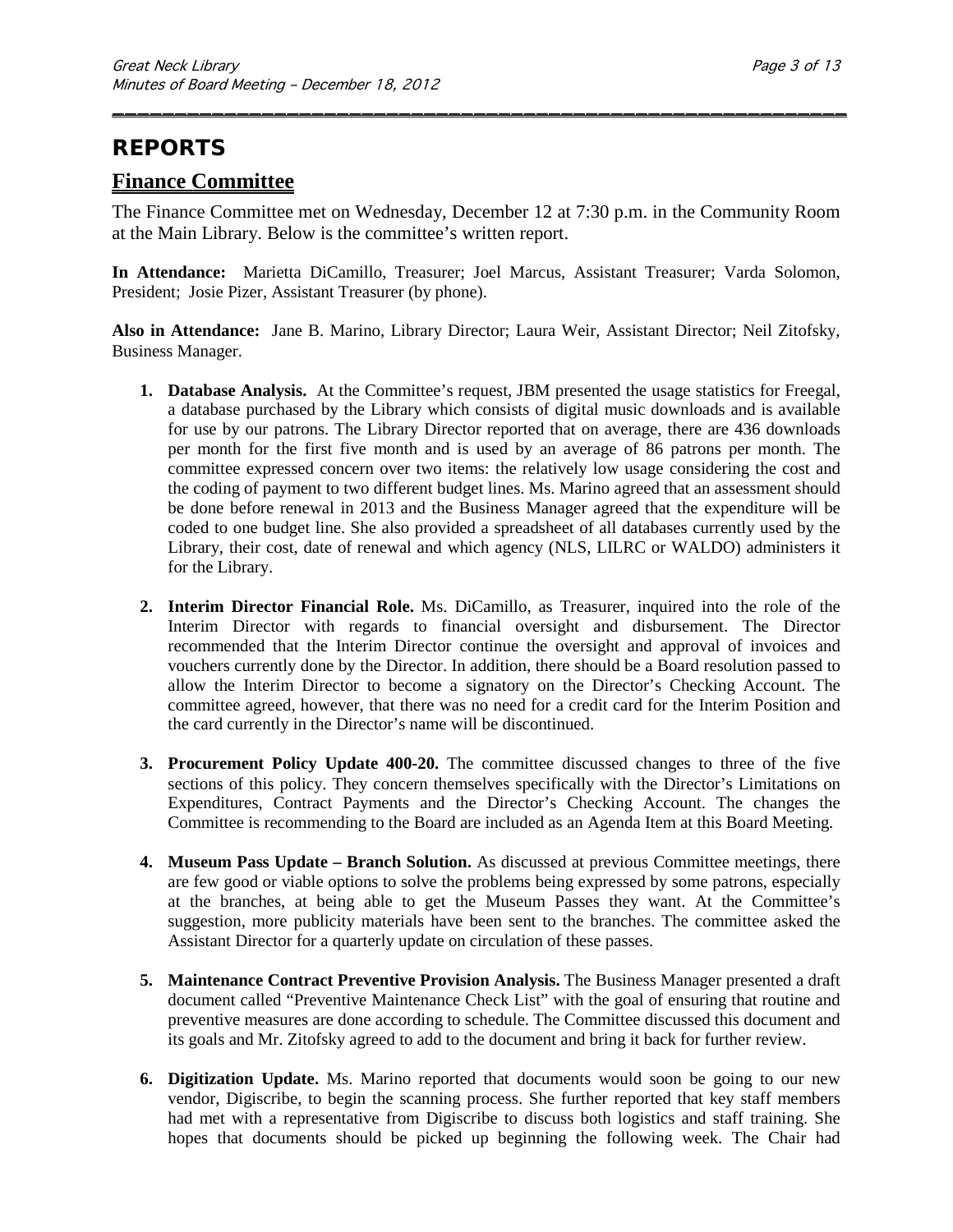requested that the IRS be contacted for confirmation of the laws related to the retention of certain information pertaining to personnel files. The Business Manager reported that he had done so and that IRS requirements match those of NYS and the Library is clear on what it needs to retain.

\_\_\_\_\_\_\_\_\_\_\_\_\_\_\_\_\_\_\_\_\_\_\_\_\_\_\_\_\_\_\_\_\_\_\_\_\_\_\_\_\_\_\_\_\_\_\_\_\_\_\_\_\_\_\_\_\_\_\_

- **7. Donation Rates.** As a result of surveys of a number of libraries, the Director and Business Manager explained that many libraries raise monies for their building projects by using naming opportunities. Some of the libraries mentioned were the East Hampton Library, The West Palm Beach Library, and the Petersburg Library. Naming opportunities in these libraries ranged from a plaque on a bookcase to an entire building. Ms. DiCamillo commented that this would need a policy review. She suggested that the Board as a whole discuss it first in order to establish some parameters and options for the Library should it enter into such an endeavor.
- **8. Alarm Log.** Ms. Weir reported that we are holding steady and there have been no new reports of false alarms in any location.
- **9. Collection Agency.** The Director reported on this month's statement from circulation. We currently have a 54% return rate on fines, fees and replacement of items.
- **10. New Business.** The Director asked the committee to consider two items under New Business. The first is a request from the circulation department that the Library begin to accept credit card and debit payments for overdue fines. This would require the purchase and installation of software as well as establishing an account with a merchant bank. There would be a fee for each transaction of 2.29% (which translates to 21cents on a \$5 payment) and some additional small monthly fees. The committee was generally in favor of this proposal but was concerned about funding sources and asked that the Business Manager report back on that item to the committee before it would recommend this to the Board.

In addition Ms. Marino indicated that the Computer Department would like to begin a process of replacing some of the hardware (computers) currently used by the library and she would provide specific information to the committee. This lead to a discussion of providing an IPad for roving librarians to use and she said the Library would order one.

Finally, the Director indicated that the Library wanted to add a new database called Zineo to the database collection. Its purpose was to provide magazines in digital format, which would be a great service to our patrons since more magazines are no longer providing printed formats, only digital formats. This addition would be well within their current budget line.

- **11. Check Warrant and Financial Statements.** The reviewed both the warrant and the financial statements for the committee.
- **12. Sign Checks and Open Time.** There being no further questions, the committee asked the public for any input or questions which lead to a discussion with a member of the public concerning the delayed purchase of a generator for the server room and the proposal of adding an automatic door opener for the public area adjacent to Station Branch. Both these items would be discussed further at the Board Meeting. The committee then signed the checks contained in the warrant.
- **13. Adjournment.** There being no further questions, the chair adjourned the meeting at 9:35 p.m.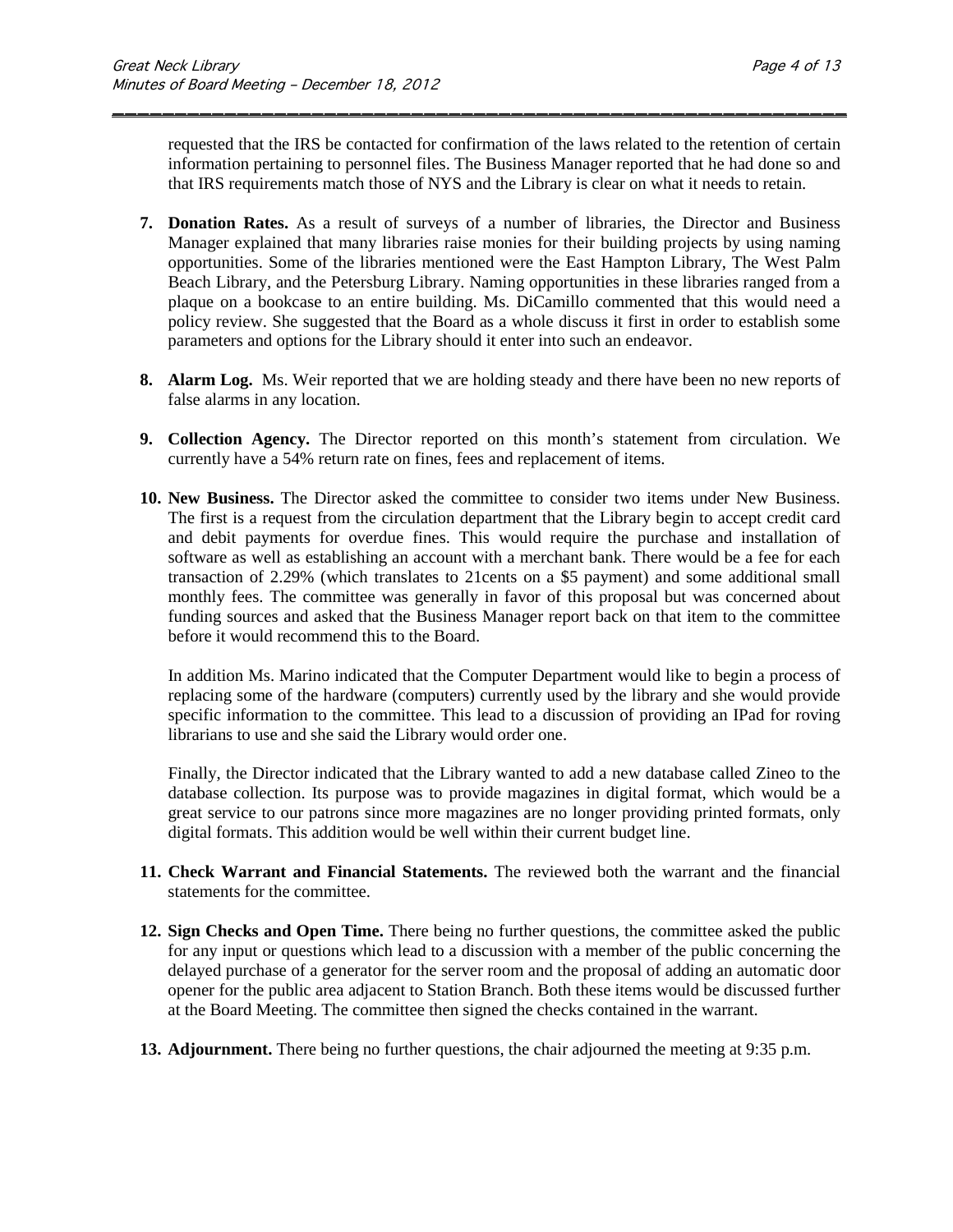## **Building Advisory Committee (BAC)**

Below is the written report of the Building Advisory Committee of its meeting held Tuesday, December 11 at 7:00 p.m. in the Station Branch Library.

\_\_\_\_\_\_\_\_\_\_\_\_\_\_\_\_\_\_\_\_\_\_\_\_\_\_\_\_\_\_\_\_\_\_\_\_\_\_\_\_\_\_\_\_\_\_\_\_\_\_\_\_\_\_\_\_\_\_\_

Board Members: Trustee Marietta DiCamillo, Chair; Trustee Josie Pizer; Varda Solomon, President

Professional Members**:** Don Dillon, Architect**;** Allegra Goldberg Project Manager (late arrival); Mike Currie, Engineer**;** Joel Marcus, Trustee; Leslie Kahn, Engineer (absent with notice)

Committee Members: Ralene Adler, Naomi Feldheim; Stu Hochron; Amy Levinson; Marianna Wohlgemuth

Staff Members: Jane Marino, Library Director; Christine Johnson; Justin Crossfox

Ms. DiCamillo opened the meeting at 7:30 p.m. and welcomed everyone back. She announced that Ms. Marino will not be returning as Director in 2013. She also explained that Josie Pizer is absent due to illness and will have a long recovery. She asked the committee's agreement to allow her to participate by speaker phone. A discussion of the logistics of this type of communication ensued. The BAC, having no objections to a member's participation via speaker phone, requested that Trustee Pizer be dialed into the meeting.

Ms. DiCamillo advised the BAC that the draft contract and description of enhanced construction phase services from the architect was distributed by email prior to the meeting and that hard copies were in front of all members. She then distributed two additional documents to the committee, each of which has a list of questions. The first group, discussed below, dealt with issues the committee would face going forward. The second were more specific questions about the draft contract which would be answered when the BAC and Board met with the architects in person.

- 1. **Should we hold off appointing an abatement consultant?** After discussion, the consensus of the BAC (especially the professional members) was that since the scope of work was unknown at this time and would be determined by the architect, it would be better to wait and hire the abatement consultant both with consultation from the architect and in concert with the architect's work.
- 2. **Should we consider the suggestion of enhanced construction services from KGD?** One of the documents sent from KGD, at the BAC's request, was a listing of two options relating to "enhanced construction services," i.e. allowing the architect to be our owner's rep during construction. There was a discussion of what was in the document and whether the two options outlined in the separate document are included and costs. The consensus of the BAC was that KG&D be brought into the library to explain these options in person. Allegra Goldberg, who was not present for this portion of the meeting but who arrived later, felt strongly that a separate owner's rep should be hired so that s/he could be the person, apart from the architects who looked after the library's interests.
- 3. **Independent Cost Consultant?** Should we have one? **QUESTION SUSPENDED**
- 4. **Will there be a plan/schedule for community information outside the library's usual means of communication?** There was considerable discussion on this question and a few items became clear. First, as pointed out by Amy Levinson, it is important to reach out to the School District and the PTA's. She and Ralene Adler volunteered to initiate that outreach. There was also a lot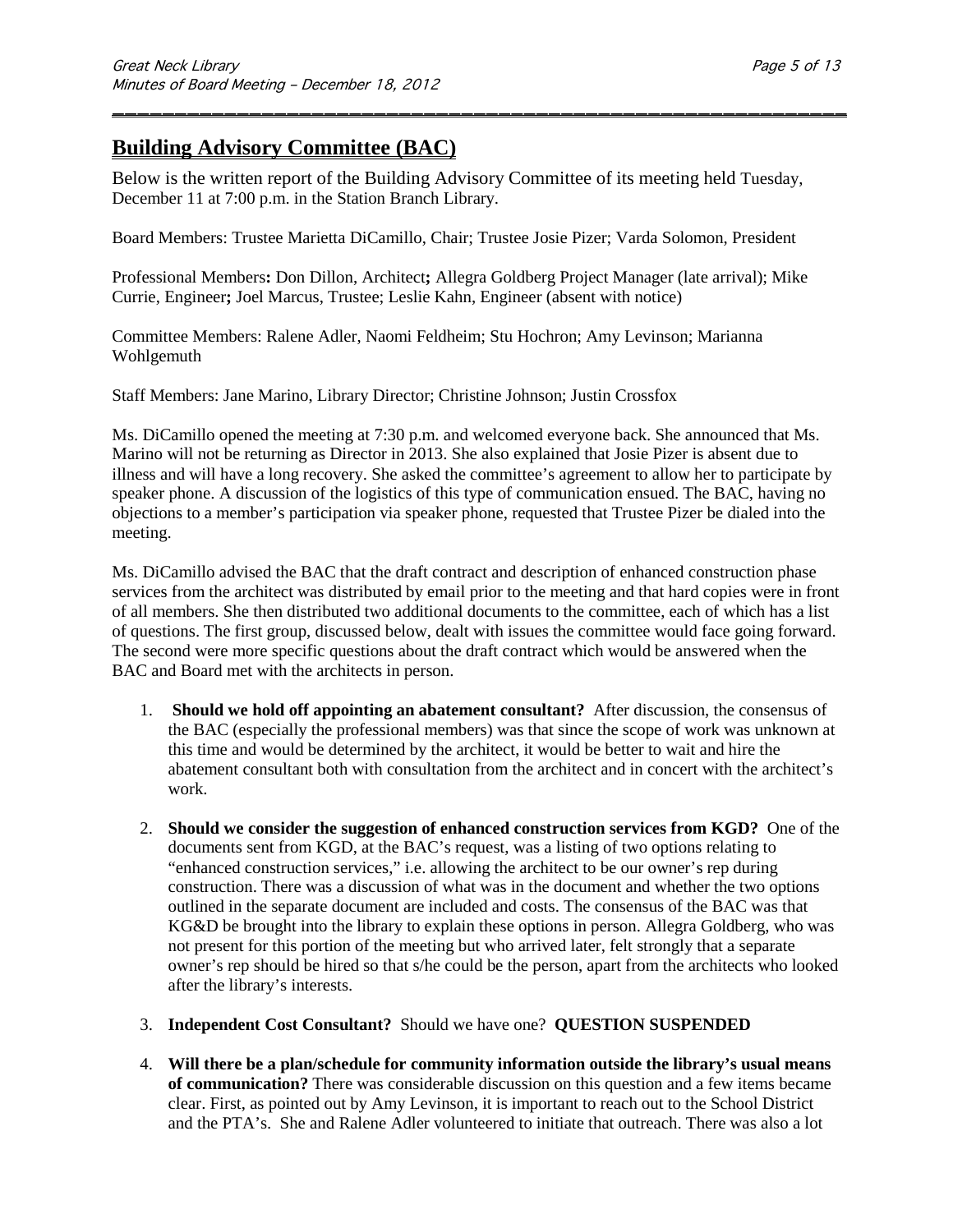of discussion about the necessity for public meetings and the timing and content of those meetings. The consensus was that it was important to share as much as possible with the community so the voters could be clear about the proposed building plans. The next item that was discussed was the way to get information out to the public. The Director proposed a subcommittee and based on the discussion and ideas, the following people were selected: Marianna Wohlgemuth, Amy Levinson, Chris Johnson, Mike Currie and Josie Pizer. The committee will do much of its work by email. There was further consensus that the BAC should act as the voice for this project to the community.

\_\_\_\_\_\_\_\_\_\_\_\_\_\_\_\_\_\_\_\_\_\_\_\_\_\_\_\_\_\_\_\_\_\_\_\_\_\_\_\_\_\_\_\_\_\_\_\_\_\_\_\_\_\_\_\_\_\_\_

- 5. **Will there be a communication process between Board, BAC & KG&D prior to contract?**  Yes.
- 6. **When will BAC make a recommendation regarding the open items on the space plan?** After the architect completes contract, those recommendations will be made.
- 7. **Will there be an opportunity to review space design?** Yes
- 8. **How will the fees be broken up?** There was a discussion of fees being frontloaded vs. spread throughout the process and that matter will be discussed with the architects.
- 9. **Is there a target date for the referendum?** There was a discussion about the referendum date and when it could be done. Both the merits and minuses of either the Spring of 2013 or the Fall of 2013 were discussed. Some BAC members want to move more quickly and aim for a Spring referendum vote while others thought nothing would be lost if the vote were scheduled in the Fall. The process of the referendum was discussed – both the steps that need to be taken to make the actual vote happen and when in the architect's work would it take place. The Director related a few of the steps that need to take place to have a vote, such as a resolution from the School Board approving it since they are our taxing entity. Don Dillon stated that a referendum should take place when there is a "complete schematic design" done. All agreed with that.

After completing a review of the questions, the BAC continued to discuss the importance of communication with the voters and spreading information to the community and the best way that should be handled. The consensus was that it was important to be as informative and informational as possible and that this process and this committee was partly in response to the referendum and concerns voiced by the voters that lead to the defeat of the former building project.

Ms. DiCamillo reminded all the BAC members to review the space plan and accompanying materials since it's been a while since the committee's attention had been turned to that information.

She further reminded the BAC that they were invited to the Executive Session of the Board that would take place immediately prior to the open meeting on Tuesday, Dec. 18 at 7:00 p.m. After further discussion, the BAC members felt one more meeting, before the contract was approved at the January 15 Board meeting, so a BAC meeting was scheduled for January 2, 2013 in the Multipurpose Room of the Main Library.

There being no further business, the meeting was adjourned at 9:30 p.m.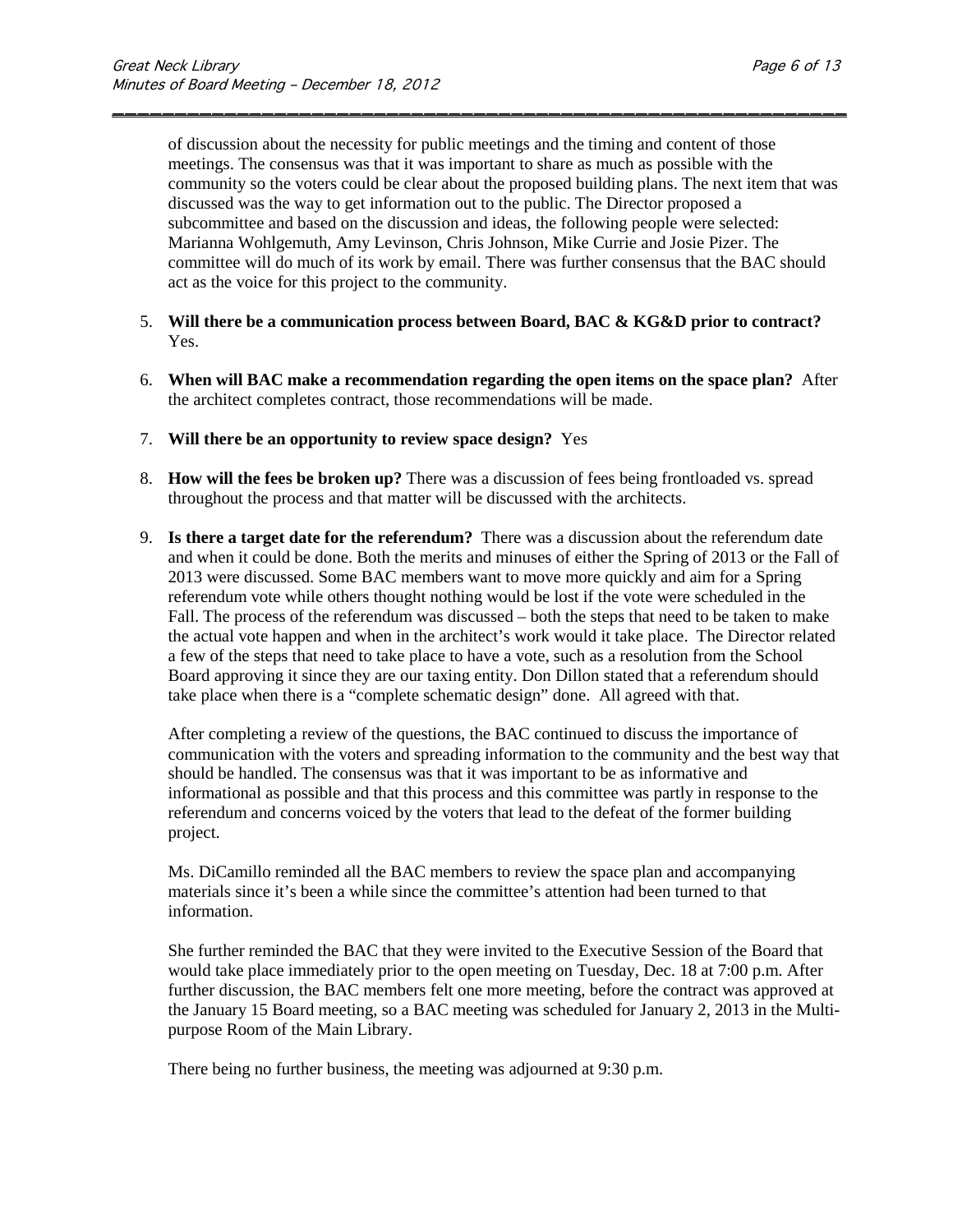### **Assistant Director**

#### Branch Library Response to Hurricane Sandy

All three branch libraries were up and operating many days before power was restored to the Main Library. During that time period the branches functioned as community centers, offering a bit of normalcy to upended lives. They opened their doors to an appreciative public who were without power, heat or hot water. People came in to get warm, to recharge their electronic devices, to get wifi service and to socialize with others who were in the same predicament.

\_\_\_\_\_\_\_\_\_\_\_\_\_\_\_\_\_\_\_\_\_\_\_\_\_\_\_\_\_\_\_\_\_\_\_\_\_\_\_\_\_\_\_\_\_\_\_\_\_\_\_\_\_\_\_\_\_\_\_

Power was restored to the Station Branch sometime on Wednesday, October  $31<sup>st</sup>$  and we went about finding staff that were able to get to work on Thursday, November 1<sup>st</sup>. Thursday was incredibly busy. We set up tables in the Community so people would have access to electrical outlets. Every seat in the library filled up over the course of the day and people sat on the floor when necessary.

We heard rumors that there was power at Parkville and clerk Faye Toy walked over on Thursday morning from home to confirm the news and open up for business. Available staff made their way in. Jayne Alexander opened up the outer doors and put out a sign announcing they had power and heat, and added Wi-Fi to the announcement as it became available.

Lakeville opened with power and Wi-Fi on Monday, November  $6<sup>th</sup>$  to an equally grateful public. On Wednesday, the nor'easter snow storm blew in; Lakeville lost power and had to close at 3 pm. They were able to reopen Friday morning.

Staff rose to the emergency. Raisa Dreyzin, a full time clerk who divides her work time between Main and Station, had scheduled a vacation day for Thursday, but postponed it and communed in from Queens. David Aubrey came in and volunteered his time at Station, though he usually works in the AV Room at Main. Librarian Irina Zaionts walked from her home to work an evening shift. Part time librarians Judy Snow and Rachel Beyda worked either the Station Branch or Lakeville Branch as needed. Parkville staff, many living in the community, created a festive atmosphere for the weary public.

The maintenance staff traveled early each day to the Main Library to see if power was restored. The computer server that operates the OPAC could not function without power. Check-ins were recorded by hand. During this extended time period returned books kept piling up. George Malcolm and Jose Rodriguez were kept busy making deliveries between the branches and the Main Library; responding to the need for more bins, more power strips, more supplies, etc. They even brought the stamp machine over to Station one afternoon so Jane Marino could send out checks.

Power was restored to Main on Friday, November 9<sup>th</sup>. Staff came in to manage the mountain of books and other library materials that had accumulated over two weeks. The Library opened to the public on Saturday, November  $10^{th}$ .

Deliveries to the Main library by the various delivery services were postponed until we regained power. On Tuesday, November 13<sup>th</sup>, 45 boxes of books and other materials were delivered to Technical Services for processing. Staff took it in stride and has worked conscientiously to catalog and process the amassed materials.

Technical Services is currently working on a number of projects: The Children's Department has decided to pull biographies that have been cataloged with a Dewey classification, such as musicians and sports figures in the 700's, and re-catalog them in the Biography section. This decision to place all biographies together was made with the expectation that will make it easier for patrons and staff to locate materials and to browse the collection.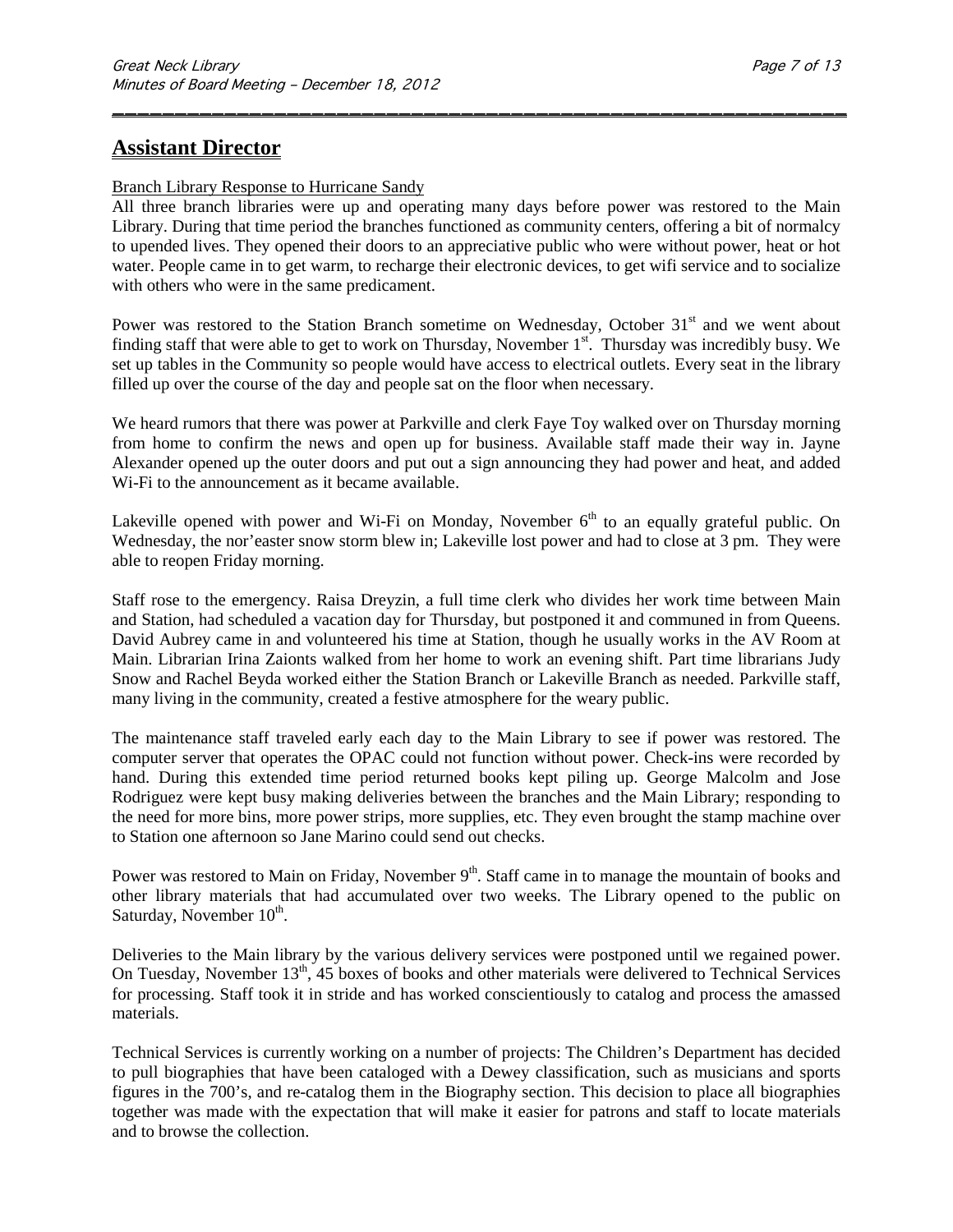The 800's weeding project in the Reference Department, which had slowed because the Department Head was on vacation and because the library was closed after the storm, is back in full swing. As previously noted, Technical Services receives the books pulled from the shelf either to discard or for catalogers to make corrections to the bibliographic record. Marcia Kravet, bookroom clerk, is also involved with the 800's project, pulling the books to be considered for discard from lists that were created by Chris Johnson and Marleen Wiercx for the Reference Librarians to examine.

\_\_\_\_\_\_\_\_\_\_\_\_\_\_\_\_\_\_\_\_\_\_\_\_\_\_\_\_\_\_\_\_\_\_\_\_\_\_\_\_\_\_\_\_\_\_\_\_\_\_\_\_\_\_\_\_\_\_\_

In anticipation of the library renovation project, I have been weeding the Adult Fiction books located on the mezzanine. I have been following the recommendation of Marcia Kravet and weeding the books by the letter of the alphabet where books are especially tight on the shelf. So far I have significantly weeded the fiction collections of letters R through Z and have begun working on letters N through Q.

Technical Services is still getting caught up with the 45 boxes of materials delivered after the storm. Baker and Taylor had placed many deliveries on hold because the Main Library was not open to receive the materials. And, it turns out, Baker and Taylor had not released all our orders from that status. Young Adult librarian Courtney Greenblatt discovered this problem when she went to investigate why some books she had ordered had not arrived. We received 25 more cartons of books on Thursday, December 13.

### **Library Director**

I sincerely want to thank the staff of the Library for their work over the past four years. They do an excellent job serving the public and with at least three major storms and many other emergencies such as blackouts and heat and air-conditioning breakdowns they continue to serve our public. The ongoing problems with the building point once again to a real need for a renovation, something I hoped would have happened during my tenure. I hope it will happen soon.

I also wish to express my thanks to those members of the public who have supported the Library, volunteered for the Library, either on the Music Advisory committee or on the Nominating Committee, many of whom I have gotten to know well and who I respect and admire.

The Great Neck School District - its Board and Superintendent - is a powerful and influential part of this community and I want to thank Dr. Dolan and the Board members for the help and support they have given the Library. I know they will continue to do so going forward.

I also want to thank the Trustees with whom I have worked over the past four years. To be a Library Trustee is not an easy task and for a volunteer to spend so many hours in service to the Library is remarkable.

I am proud of the successes I have had during my tenure. With the help and guidance from our Business Manager, Finance Committee and Board, the Library's expenditures were on or under projected budget numbers every year, while keeping tax raises to a minimum. There were changes to the collection including the cataloguing and organization of our adult paperback collection, the re-labeling of our Young Adult collection and our New Book collection in order to make all of these areas easier to find. I instituted a Museum Pass collection and Express Book Collection with the support of the Board, to the great delight of our patrons. I oversaw the relocation and expansion of our Station Branch, working closely with many trustees on this project, but especially Past-President Andy Greene, former trustee Anna Kaplan and current Trustee, Janet Esagoff. I am proud of our new Station Branch and I thank the staff for their forbearance during construction and moving. They have worked hard to incorporate new programs into their branch, especially geared to their new population of children and teens. I also worked hard to gain additional space for Parkville, now under renovation with the help of the GNSD. It will be a welcome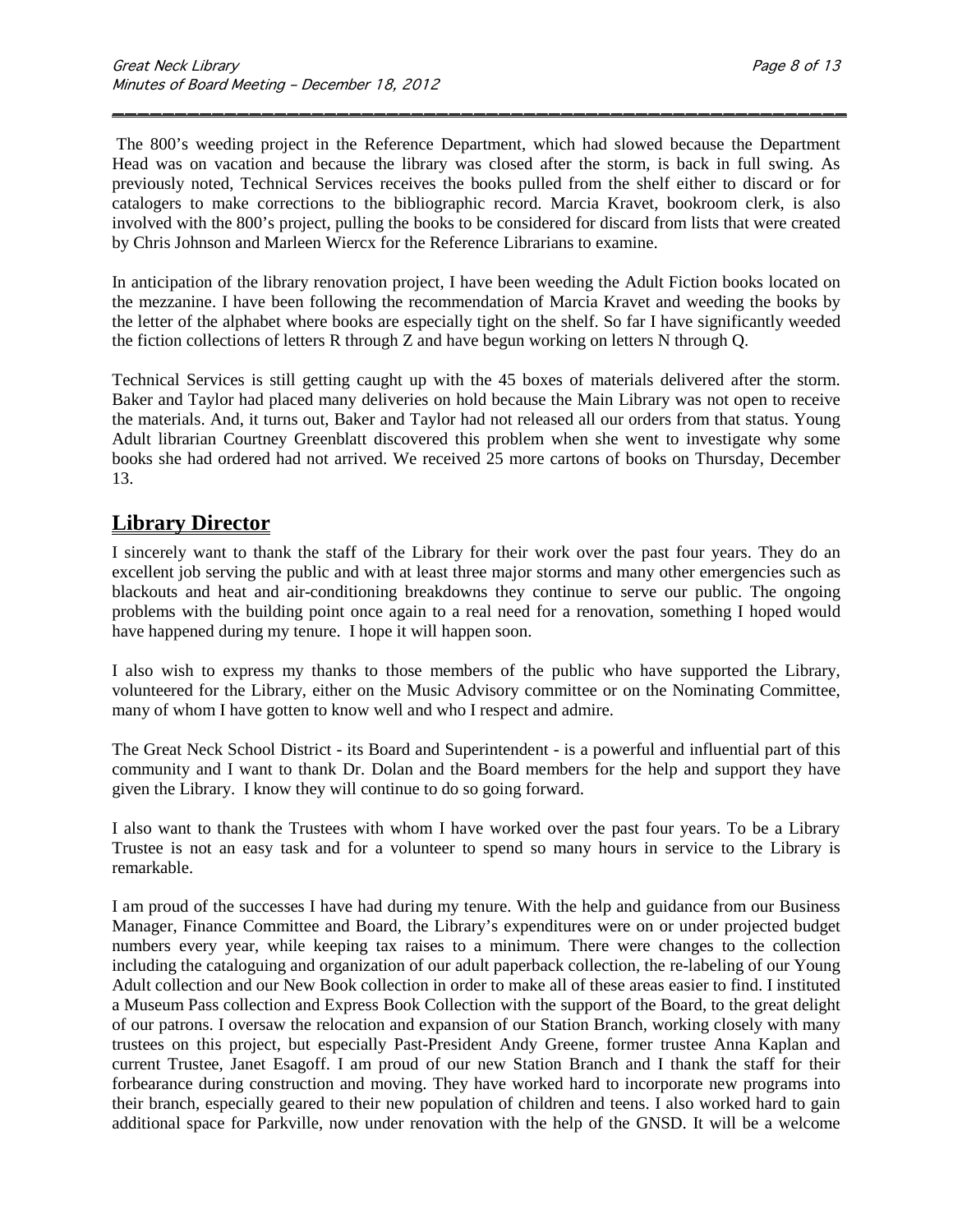addition for their patrons. I added both adult and children's programs to the Lakeville branch where both these programs the staff's welcoming attitude saw circulation shoot up.

\_\_\_\_\_\_\_\_\_\_\_\_\_\_\_\_\_\_\_\_\_\_\_\_\_\_\_\_\_\_\_\_\_\_\_\_\_\_\_\_\_\_\_\_\_\_\_\_\_\_\_\_\_\_\_\_\_\_\_

I hope that the New Year sees a continuation of only good things for Great Neck Library.

## **OLD BUSINESS**

### **Appointment to Board of Trustees**

President Solomon pointed out that an appointment to the Board to fill the existing vacancy will not be considered tonight since one of the candidates for this position did not officially submit a letter of resignation to the Nominating Committee.

Naomi Feldheim, Chair of the Nominating Committee, explained that the person in question had indeed resigned from the Nominating Committee and has not attended a meeting subsequently.

Francine Ferrante Krupski then moved and Marietta DiCamillo seconded to table this until the next meeting.

Public Comment: Naomi Feldheim, Ralene Adler, Dan Gluan, Michael Fuller, Marianna Wohlgemuth

# **OLD BUSINESS**

#### **Policy Manual Revisions**

#### WORKPLACE VIOLENCE PREVENTION POLICY

**Upon motion by Joel Marcus and seconded by Marietta DiCamillo, and after discussion, it was,**

> **RESOLVED,** that the Great Neck Library Board of Trustees adopt the Workplace Violence Prevention Policy and insert same in a newly-created section 500-37 in the Board Policy Manual.

**VOTE:** Yes **–** 5 (DiCamillo, Esagoff, Ferrante Krupski, Marcus, Solomon) *MOTION CARRIED UNANIMOUSLY*

#### **Gift Policy (Second Reading)**

All gifts offered to the Library and accepted by it shall become the sole property of the Library. Unless indicated otherwise by written agreement, the Library will have the rights of displaying, using, or lending the same, or of selling or disposing of said gifts. For any cash gift of substantial value, i.e. \$100 or more, the gift will be formally accepted by the Board at a public meeting. For any cash gift to the Library, the Director's office will send a letter of thanks to the donor.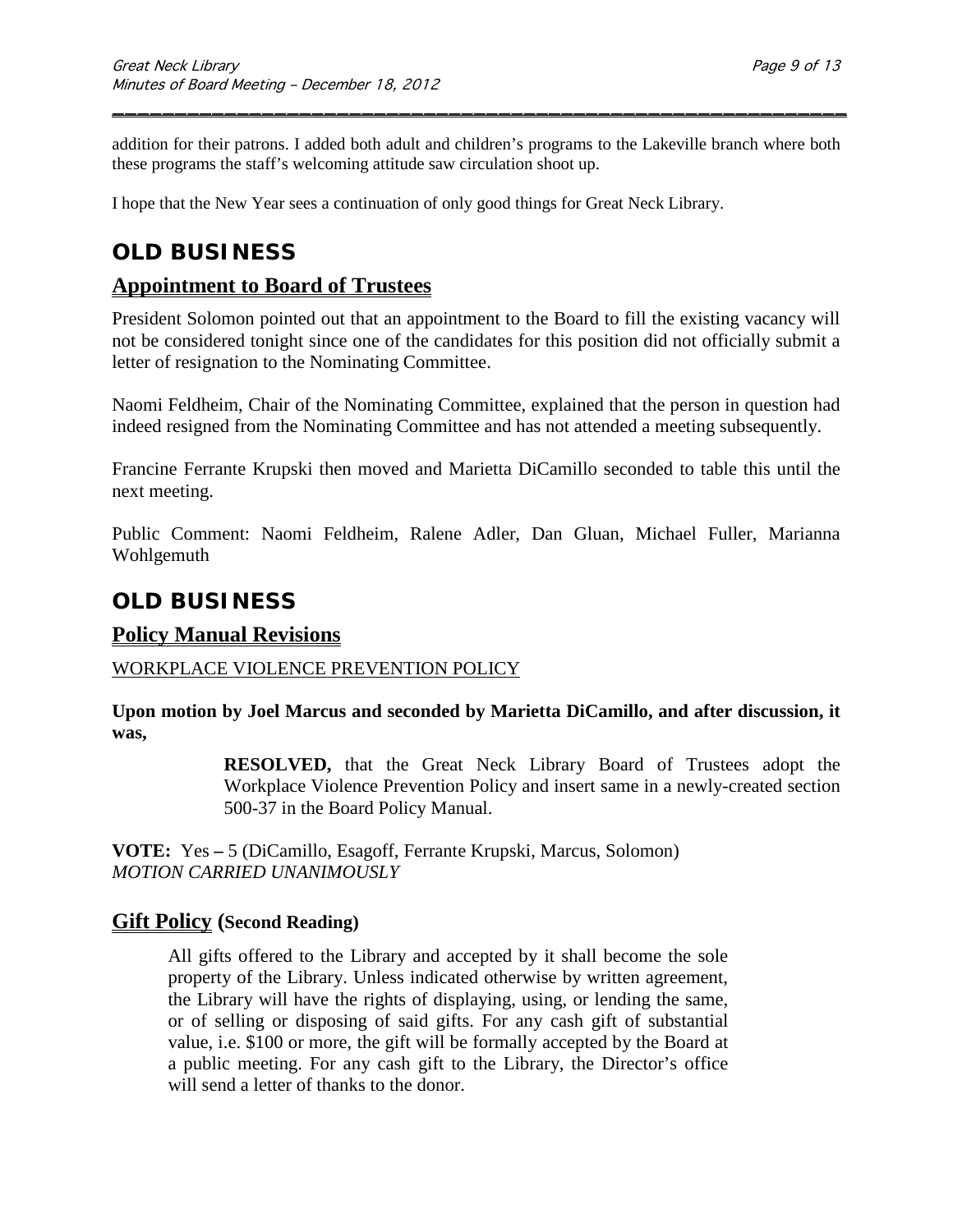For any other gift determined to be of significant value, the gift will be formally accepted by the Board at a public meeting and a letter should be forwarded to the donor indicating a description and the conditions of the Library's acceptance of the gift stated above. The Library Director and the Board of Trustees shall use discretion in accepting any such gift.

\_\_\_\_\_\_\_\_\_\_\_\_\_\_\_\_\_\_\_\_\_\_\_\_\_\_\_\_\_\_\_\_\_\_\_\_\_\_\_\_\_\_\_\_\_\_\_\_\_\_\_\_\_\_\_\_\_\_\_

Any appraisal of a gift to the Library is the responsibility of the donor. The acceptance of a gift which has been appraised by a third, disinterested party does not in any way imply an endorsement of the appraisal by the Library.

The word *significant* in the third paragraph should be changed to *substantial* and the policy then sent to the attorney for review before the third reading and vote.

#### **Procurement Policy (Second Reading)**

This is an existing policy that is being amended and does not require review by counsel. (Document attached)

#### **New Time Sheet and Sign-in Policy (Second Reading)**

All employees are expected to sign in and out for their respective shifts using the automated system installed in the Library. This system is web-based and available with an employee sign-in and password on all Library Staff terminals.

All employees are expected to establish a password that enables them to sign in and out. That password must be for the employee only and may not be shared with co-workers.

All employees must sign in for themselves only and are not permitted to sign in for anybody else. If an employee signs in for another employee, that will be considered theft of service and may result in the employees' termination. Signing in using remote access is not permitted.

All employees are expected to report any problems, including cases of suspected misuse of timesheets, to their immediate supervisor.

The attorney should review prior to the third reading and vote.

## **Record Retention Policy (Second Reading)**

At the Board meeting held on Tuesday, April 24, 2007, the Board of Trustees adopted the following Record Retention schedule with the additional requirement that a subject list of records to be destroyed be presented to the Board at each instance; "*and further, any records retained in digital format shall adhere to the time limits outlined below",* and that a Records Officer be designated by the Director from among the staff:

This is an existing policy that is being amended and does not require review by counsel.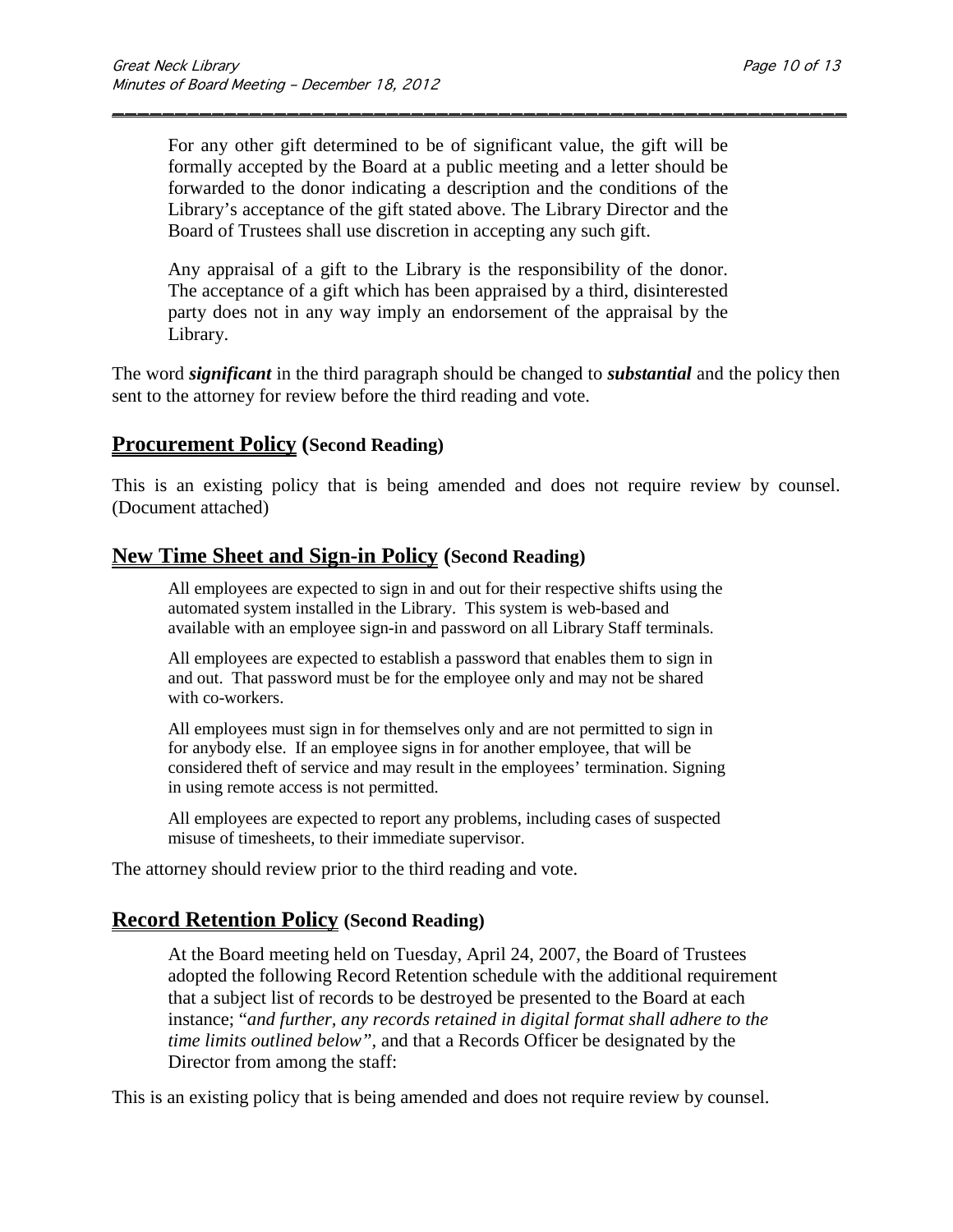## **NEW BUSINESS**

## **Creation of Interim Library Director Position**

The discussion centered on whether the position should be a part-time or full-time interim director or consultant and whether or not the individual should be compensated hourly or weekly.

\_\_\_\_\_\_\_\_\_\_\_\_\_\_\_\_\_\_\_\_\_\_\_\_\_\_\_\_\_\_\_\_\_\_\_\_\_\_\_\_\_\_\_\_\_\_\_\_\_\_\_\_\_\_\_\_\_\_\_

Since the position of interim director was not posted, someone from outside the library could not be considered for this position. The Business Manager stated that if the Board decides to hire a consultant, the job descriptions as they now exist would have to be rewritten because there would be tax issues and employee benefits to be considered.

A member of the public inquired whether or not there is a member of staff who could be appointed to act as interim director to care for the day-to-day affairs, and at the same time hire a consultant from outside to deal with issues that the interim director did not feel comfortable handling. The assistant director is the person who could function as the interim director. The consensus was to hire a part-time consultant on a flexible capped hourly basis.

President Solomon reported that two candidates were already scheduled for interviews on Thursday. She had reached out to NLS for a listing of recently retired library directors who would be interested in an interim position. NLS provided some names and Director Marino was asked to solicit them for their availability.

The Board then worked on the wording of a new resolution.

#### **Upon motion by Marietta DiCamillo and seconded by Joel Marcus, and after discussion, it was,**

**RESOLVED,** that the Great Neck Library Board of Trustees authorize the interviewing of a consultant to the Great Neck Library for administrative matters and to assist the staff in place with day to day operations; compensation to be within the range of \$50-\$100 per hour. Such funds are to be taken from the operating budget within a new consulting category.

Public Comment: Ralene Adler, Marianna Wohlgemuth, Dan Gluan, Michael Fuller

*The motion was then amended to include the number of hours to be worked as not to exceed 20 hours per week.*

**Upon motion by Marietta DiCamillo and seconded by Joel Marcus, and after discussion, it was,**

> **RESOLVED,** that the Great Neck Library Board of Trustees amend the motion [foregoing] to add *hours not to exceed 20 hours per week*.

**VOTE:** Yes **–** 5 (DiCamillo, Esagoff, Ferrante Krupski, Marcus, Solomon) *MOTION CARRIED UNANIMOUSLY*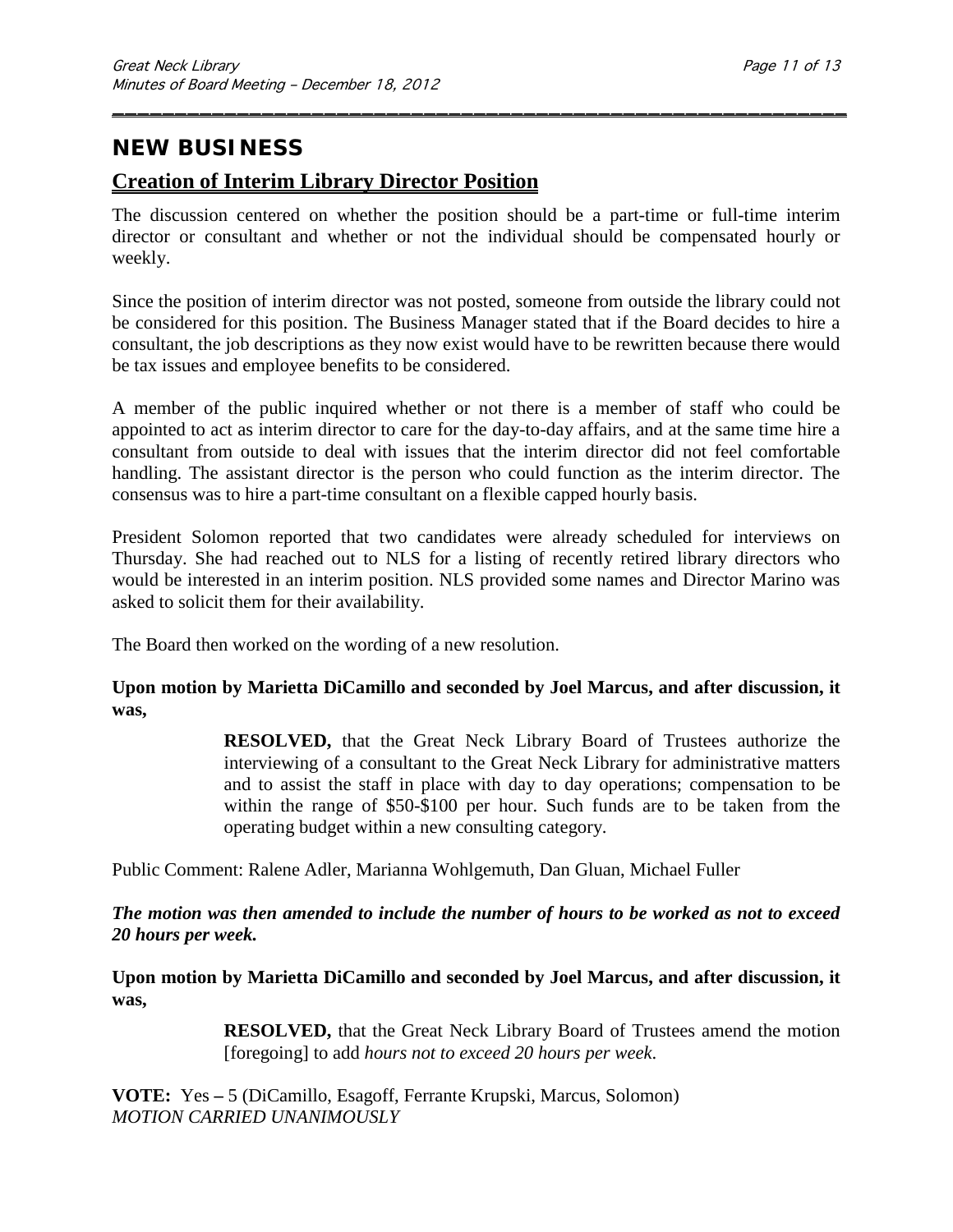### **Director's Discretionary Checking Account**

*This is a new item added to the agenda.*

**Upon motion by Marietta DiCamillo and seconded by Janet Esagoff, and after discussion, it was,**

\_\_\_\_\_\_\_\_\_\_\_\_\_\_\_\_\_\_\_\_\_\_\_\_\_\_\_\_\_\_\_\_\_\_\_\_\_\_\_\_\_\_\_\_\_\_\_\_\_\_\_\_\_\_\_\_\_\_\_

**RESOLVED,** that the Great Neck Library Board of Trustees authorize the Assistant Director as signatory for the Director's Discretionary Checking Account.

**VOTE:** Yes **–** 5 (DiCamillo, Esagoff, Ferrante Krupski, Marcus, Solomon) *MOTION CARRIED UNANIMOUSLY*

### **Automatic Door Opener for Station Branch**

This item was removed from the agenda as it was premature to discuss at this time.

### **Defective Hot Water Pump**

*This is a new item added to the agenda.*

The Director explained that there are two hot water circulator pumps which are original to the building for the circulating of heat. One of them broke and the backup is now being used and there is no certainty that the backup pump will last. She received quotes from SavMor Mechanical, the library's vendor, for \$6,493 for the purchasing and installation of a new pump, and \$2,900 from Thomas Curley Plumbing for the installation of pipes.

**Upon motion by Francine Ferrante Krupksi and seconded by Marietta DiCamillo, and after discussion, it was,**

> **RESOLVED,** that the Great Neck Library Board of Trustees authorize the Director to engage SavMor Mechanical and Thomas Curley Plumbing to replace the defective hot water circulating pump P.2 at a total cost not to exceed \$11,000; such funds to be taken from the Main Building and Special Services fund.

**VOTE:** Yes **–** 5 (DiCamillo, Esagoff, Ferrante Krupski, Marcus, Solomon) *MOTION CARRIED UNANIMOUSLY*

### **Interview Dates for Parkville Branch Architects**

Interviews will he held at the Parkville Branch for the three architects. They are to be contacted to set up appointments for interviews on the following dates:

Tuesday, February 5, 2013 – 7:00 and 8:30 p.m. Thursday, February  $7 - 7:30$  p.m.